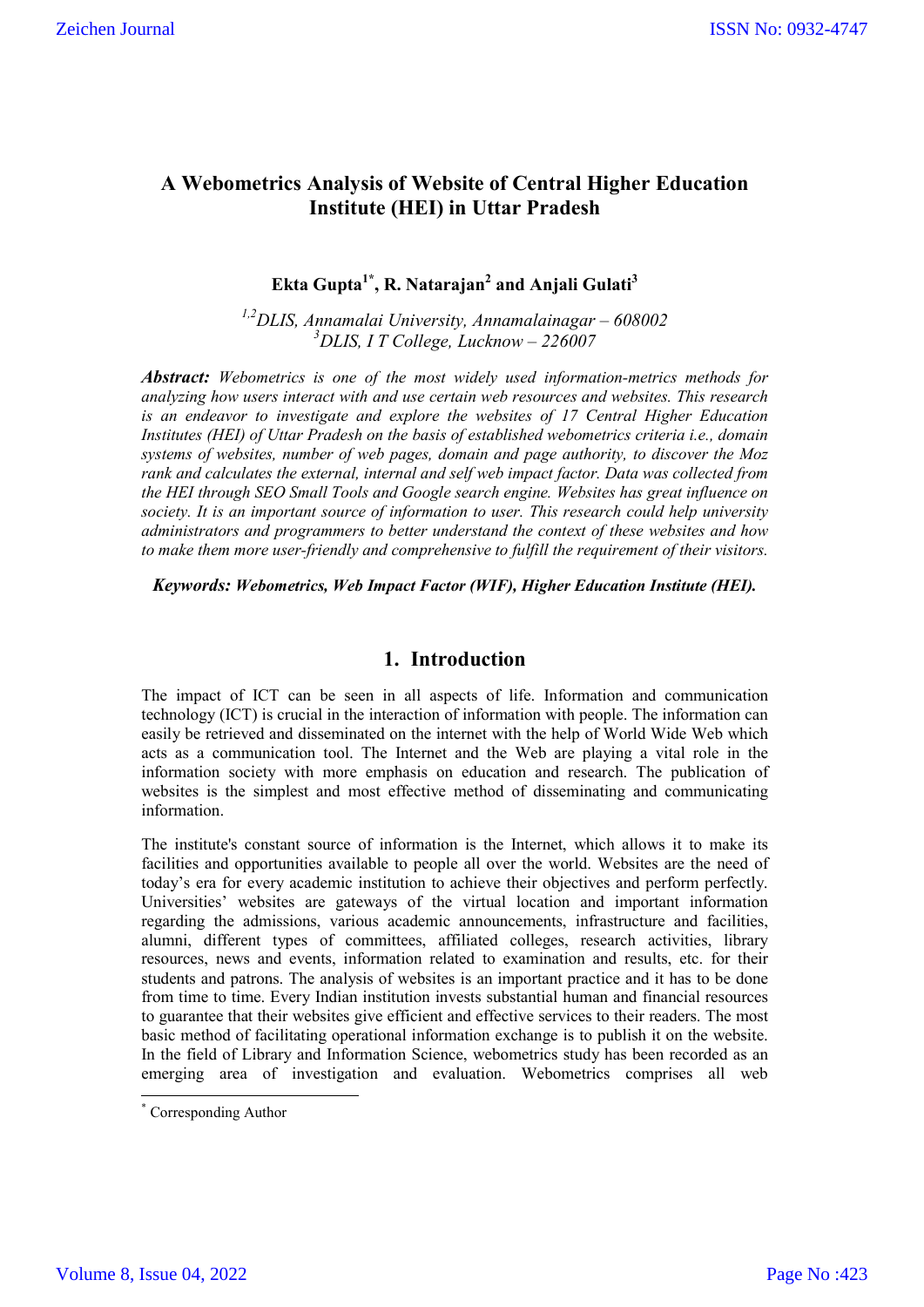communication related research that uses informetric or other quantification. In this type of research, the webometrics method is applied to process the link analysis of the websites. In this research, website address and age, domain name, page and domain authority, Web link formats (e.g., Hyperlink, Self-link, External link, and In link) and various web impact factors of the universities and institutes websites are taken under the study.

#### **1.1. Concept of Webometrics:**

Webometrics involves estimating the World Wide Web (WWW) in order to learn about the type and quantity of hyperlinks, as well as the World Wide Web's reference structure and usage behaviour. In the realm of library and information science, webometrics is a major element. Webometrics is derived with the combination of two words: "web" and "metric". The word "web" means the World Wide Web, whereas "metrics" refers to the mathematical concept of quantification. Webometrics considers linking, linking relationships, linking volume and helps to determine linking significance between websites and web publications, scholarly and others.

The term Webometrics was first devised by Tomas Almind and Peter Ingwersen in the year 1997. They [1] introduc**e** and argue for the interesting idea that it is possible to utilize informetric methods on the World Wide Web (WWW). While informetrics is research into information in a broad sense and not only limited to scientific communication, while informetrics is research into information in a broad sense and not only limited to scientific communication, this includes all network-based communication research that uses informetrics or other quantitative measurements and this is called Webometrics. Sometimes it is used synonymously with 'Cybermetrics'. It emerged from the field of information science. The four major research areas of Webometric are: content analysis of webpage, structure analysis of link, analysis of website technology (tools) and analysis of website usage. Webometrics, as stated by [2] is a quantitative approach of web-related phenomenon. The webometrics study may be useful to the web, with source data provided by web search engines.

As per [3], the Webometrics study comprises the four key aspects of the web's production and usage, including:

- Web activity assessment (e.g., analyzing log files to see how people search and browse)
- Web link formats (e.g., Hyperlink, Self-link, External link, and In link)
- Web technology evaluation (including search engine performance)
- Content analysis of web pages

The theoretical research of web related fact is called Webometrics, which derived from different designed and methods of bibliometrics analysis. Webometrics is derived from the field of information science. It covered content analysis, evaluation of web pages, classification of links, analysis of hyperlinks and factors that help in linking websites. The core of Webometrics study also deals with web data collection, quality assessment of search engines, and advanced search query formulation. It represents the current trends in the transformation of LIS's attitude towards regarding the web as an intangible source of information. The present paper explores, through Webometrics study, the websites of selected Central Universities and Institutions of Uttar Pradesh.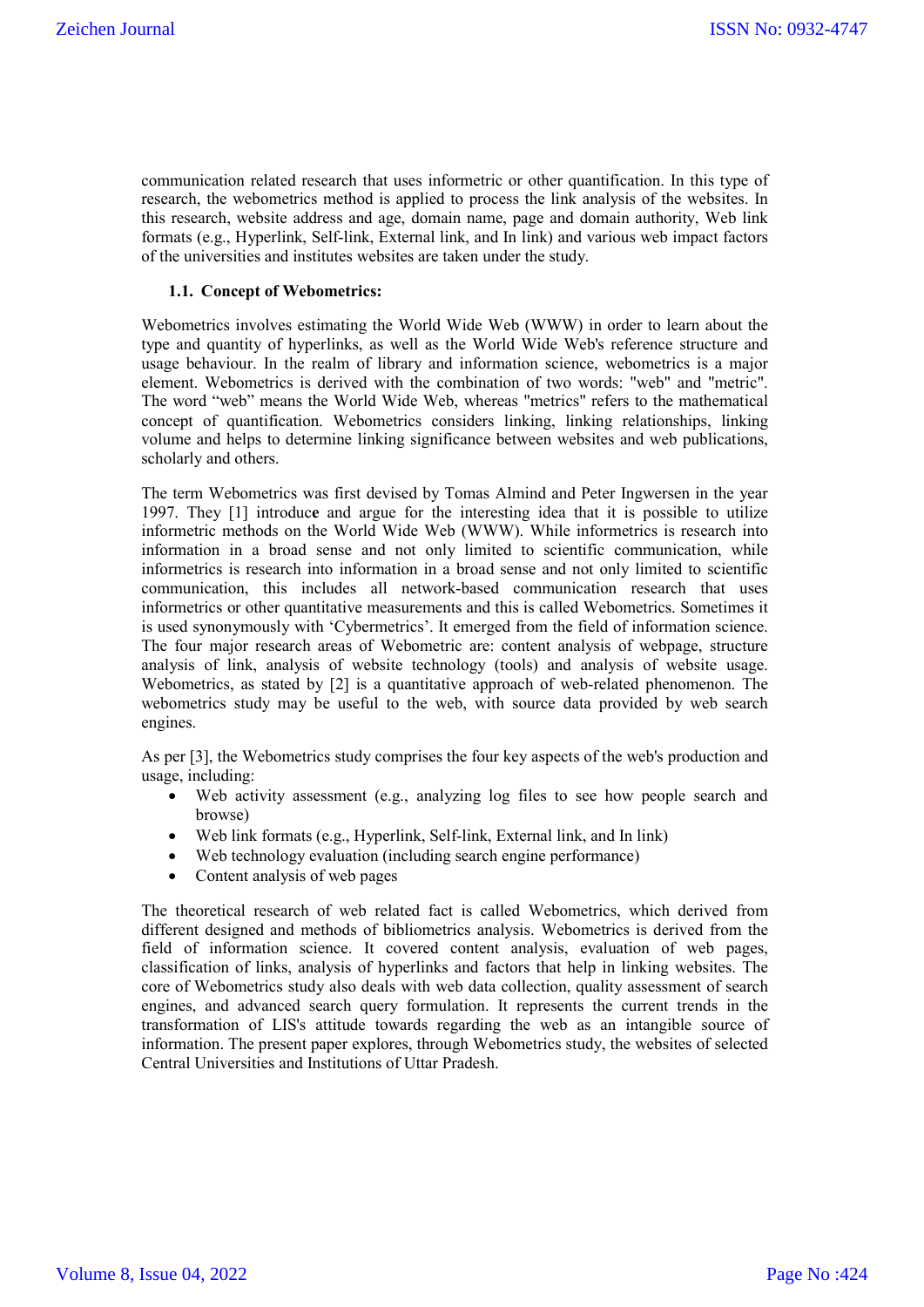#### **1.2. Higher Educational Systems in Uttar Pradesh**

Uttar Pradesh is the fourth largest state in geographical area, covering 9.0 percent of the country's geographical area. It is the most populous state in the country, accounting for 16.4 percent of the country's population. A Central University in India is a autonomous body under the Department of Higher Education (DHE) of the Ministry of Human Resource Development (MHRD) and are approved by University Grants Commission (UGC) with the regulations made in the regard under the UGC Act, 1956 for the management, determination, and preservation of standards of education, examination, and research in university education. Apart from providing grants to eligible universities and colleges, the Commission also advises the Central and State Governments on the development of higher education. The domain of higher education in Uttar Pradesh operates nearly 4638 colleges affiliated with over 77 universities and institutions. Higher education in India is imparted through Central Universities, State Universities, Deemed Universities, State Private Universities and Institutes of Higher Education in most of the states. This study examines websites' address and age, domain name, page and domain authority, Web link formats (e.g., Self-link, External link, and In link) and web impact factors (WIF) of 17 (06 Central, 01 deemed university, and 10 institutes of higher education) universities and institutes' websites in Uttar Pradesh.

## **2. Literature Review**

While reviewing the above literature on Webometrics, the authors recognized that it is important to understand how the information on internet can be easily retrieved and disseminated with the help of World Wide Web which acts as a communication tool. In this process, University websites play a critical role in the exponential growth and accessibility of information to their users. That has inspired the authors to undertake this study. Thus, they browsed through the relevant articles and other material on various aspects related to the theme of study.

The focused Webometrics literature examined [4] the various information on authority, contact, navigation, and user support links of 27 universities in Uttar Pradesh and Rajasthan and recommended that websites be evaluated for improvement on a regular basis and given more parameters and scaling. Another study by, [5] investigated 45 state and private universities in Tamil Nadu, gathering raw data from the Alta Vista search engine. It reflects that some of the Tamil Nadu colleges have more web pages, however their link pages are few, and their websites aren't as user-friendly as others, and their websites are far behind in their web link formats (e.g., Self-link, External link, and In link) and web impact factor (WIF).

Similarly, [6] using the Alta Vista search engine, this study examined the websites of 44 private universities in Bangladesh. As a result, while a few universities in Bangladesh possesses larger number of web pages, but lesser link pages, causing its websites to lag behind in terms of (Web link formats, Self-link, External link, and In link) and absolute WIF. Also, [7] studied the categorization of SAARC countries' web presence and related links the search engine-Alta Vista was used to collect the primary data from the websites. It revealed that India was recorded as being on top with the highest number of web pages, internal links, external and total links. Sri Lanka ranked first in both internal and external links of the web impact factor. India is ranked first among SAARC countries in the WISER ranking. It was concluded that Web presence and link analysis are not completely comparable to citations in SAARC countries' scholarly publications.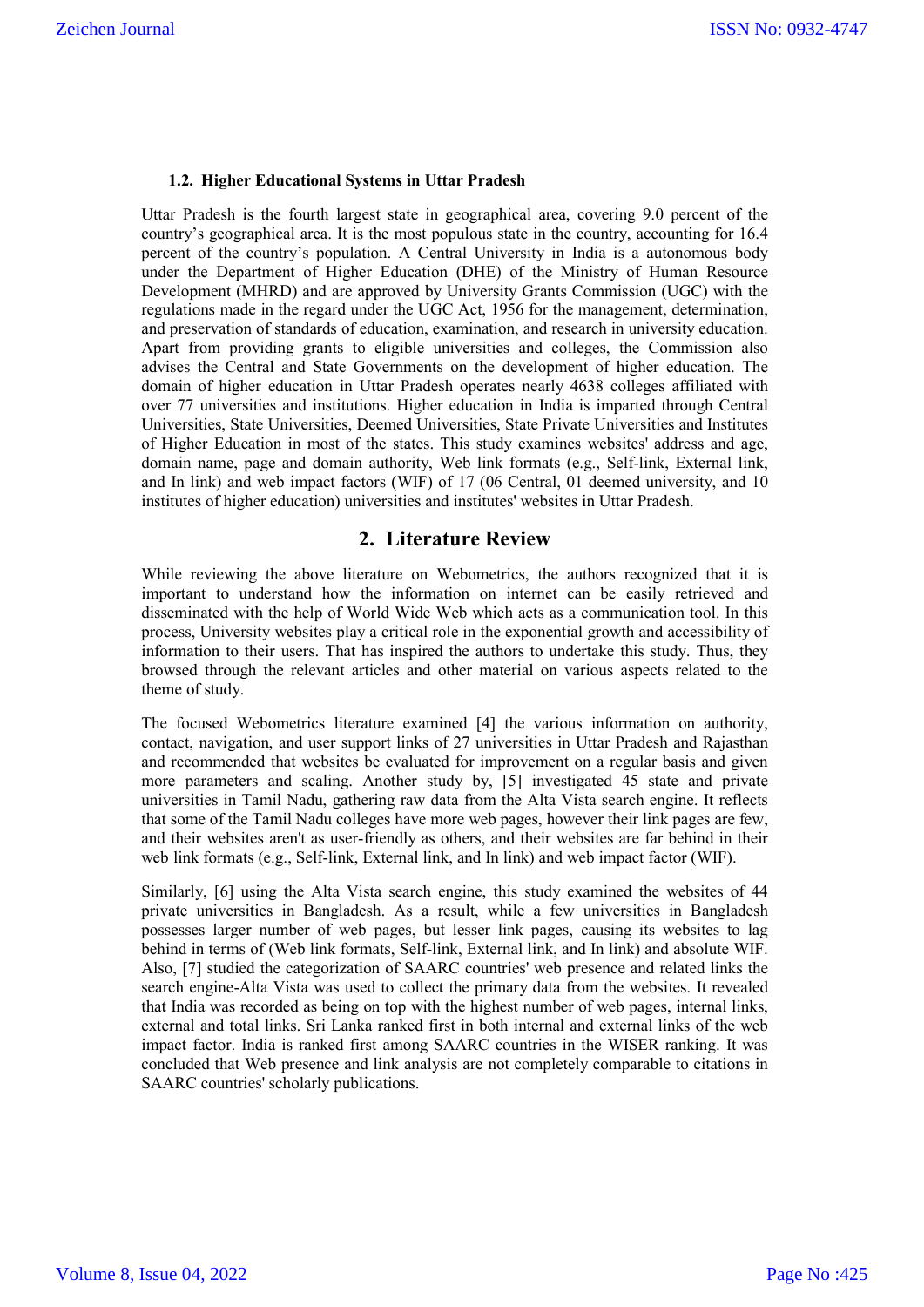Many studies were conducted on 16 Indian Institutes of Technology (IIT) in various years with the goal of ranking the websites by measuring their Web Impact Factor. The Alta Vista search engine was used by [8] to analyze web pages and link pages, domain systems of websites, and calculate each IIT's web link formats (e.g., Self-link, External link, and In link) web impact factor, whereas some IITs have a greater number of link pages and larger number of web pages even then their websites lag in terms of web impact factors. [9] looked at the websites of 16 IITs to grade them grounded on their (in-link) WIF and WISER scores. The study looked into the +0.0558824 correlation between WISER Rank and WIF (in-link) and discovered that IIT websites have a strong web presence, with 108514 web pages. [10] used the Google search engine to investigate the 10 leading library websites of India's Higher Educational Institutes (HEIs). It was discovered that when both formulas were used to evaluate the library websites of India's HEIs, half of the rankings were the same, while the other half received different rankings. To conduct Webometrics analysis of 10 Central Universities in North East India. [11] estimated the link pages, Web Impact Factor (WIF), and number of web pages. The study reveals that the Mizoram University scores highest rank among all other universities in North-East India's universities.

Another study by [12] conducted this research to evaluate and rank thirty-one websites of Payame Noor Universities in Iran and provincial capital websites. Data was gathered using the Google search engine and MOZ. According to the study, Google Scholar's search engine had no referencing index for any of the websites. The webometrics ranking and indexing of Payame Noor Universities in provincial capitals are poor, and their contribution to the webometrics of the main Payame Noor University website is deemed to be grossly inadequate. Furthermore, [13] examined the ICSSR research institutes' websites. The study was conducted on the basis of domain extension, domain authority, page authority, just discovered links, spam score, external links, internal links, and web impact factor of institute websites. The data collected using Moz's link explorer tool. According to the findings of the study, the website of the Centre for Policy Research (CPR) ranks top in terms of Web Impact Factor. [14], [15] conducted two separate studies in agricultural universities in Oceania continents and Top-Ranked Indian Higher Education Institutes. Both the studies conducted a webometrics analysis using WIF and WISER Index Value Ranking.

From the literature reviewed, it can be concluded that Webometrics studies are mostly used for calculating and investigating websites of the institutions. In the 21st century, the use of internet technology, such as Webometrics, is now a significant guiding force for knowing about websites easily accessible and maintained on a regular basis by the institution.

## **3. Objectives of the Present Study**

The principal objective of this research is to conduct a Webometric analysis of the 17 central universities and institutes situated in Uttar Pradesh. The present study focused on the following objectives:

- Identify the website address, website age, registration date and IP address.
- Classify and analyze the domain name (protocol, sub domain, and domain extensions).
- Find domain authority  $\&$  page authority of selected Universities  $\&$  Institutes websites.
- Count number of internal & external link of selected Universities & Institutes websites.
- Calculate the web impact factor of selected universities & institutes websites.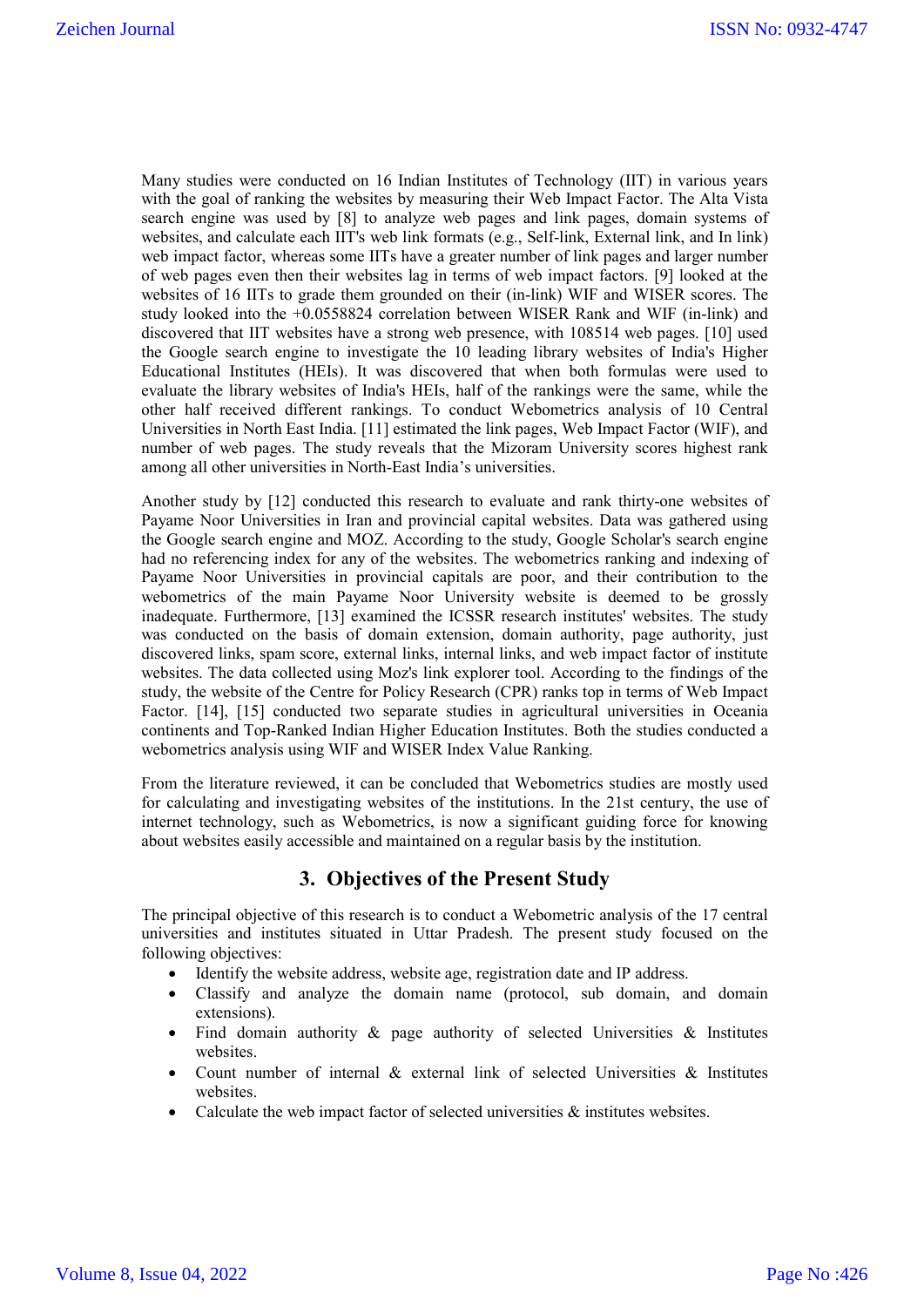Discover the Moz rank of selected Universities and Institutes websites.

# **4. Hypothesis**

Th**e** following are the hypothesis framed for the study:

- A majority of the central universities and institutes in Uttar Pradesh have hosted websites on the internet with the "ac.in" domain extension.
- The domain structures of the websites of the majority of central universities and institutes in Uttar Pradesh are secured.
- Most of the EWIF is less than the IWIF.

# **5. Data Collection Strategy (Methodology)**

The survey method of research was used in this study, and data collecting was done through observation techniques. The complete updated list of Uttar Pradesh Central universities and Institutes of National Importance had been extracted through the UGC website (www.ugc.ac.in). In order to achieve the above-mentioned goals, data was gathered from institute's websites, between December 25-31, 2021, in order to limit errors associated with frequent website updates. Small SEO Tools (http://www.smallseotools.com/website) was the online tool that was used to gather data for links and Moz rank. Moz Rank is a tool for determining, and assessing the on-site and off-site characteristics of a website's level of SEO (search engine optimization). It means your link popularity score which is measured by the number of quality of links. Moz Rank is a term derived by SEO Moz's in 2004 which logarithmically scaled 10-point measurement of website linking authority or popularity of a given page on the internet. Moz Rank is essentially a link popularity score that reflects the importance of a web page on the Internet in relation to others. In WIF analysis, the search engine will help in counting the number of pages and linking pages of the website under study. Google now fulfills these criteria in the best possible way, with one of the major databases and search commands for the number of pages on a website as well as for the links. MS Excel was used to analyze the information and show it in a tabular format.

### **5.1. Methods of Calculating Web Impact Factor**

There are three types of Web Impact Factors derived, which can be expressed in following formulae;

SWIF (Simple web impact factor)  $=$   $\frac{\text{Total No. of Self links}}{\text{Total No. of Web pages}}$ IWIF (Internal links web impact factor) =  $\frac{\text{Total No. of Internal links}}{\text{Total No. of Web pages}}$  $EWIF$  (External web impact factor)  $=$   $\frac{\text{Total No. of External links}}{\text{Total No. of Web pages}}$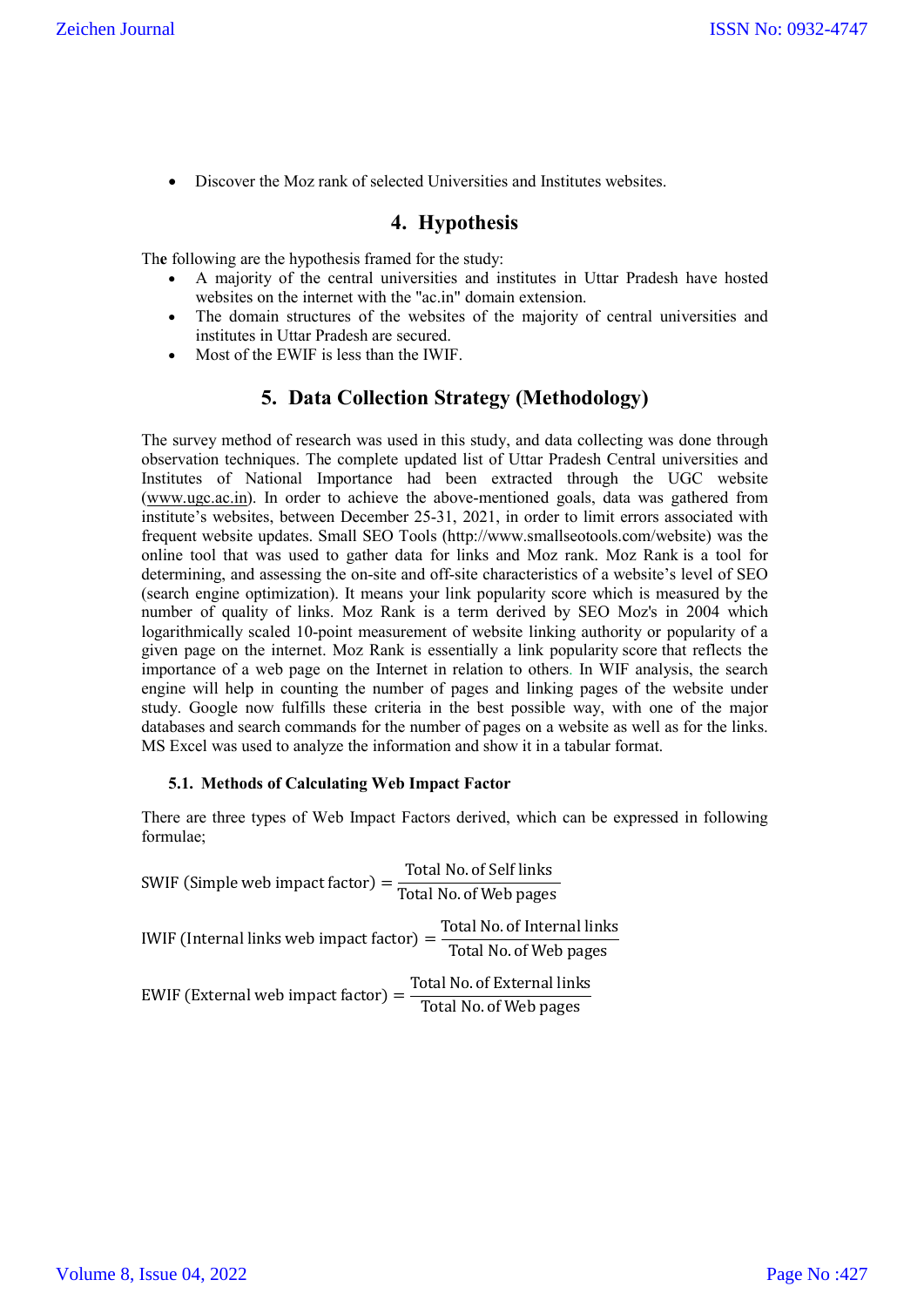# **6. Scope of the Study**

The study was conducted to know about central universities and institutes websites in Uttar Pradesh. Thus, the current study's scope is further limited to the websites of 17 central universities and institutes in Uttar Pradesh. Seventeen websites are therefore evaluated for data interpretation.

# **7. Data Analysis and Interpretation**

| Sr.<br>No.     | Type                 | <b>University/Institute Name</b>                                | <b>District</b> | <b>Short</b><br><b>Name</b> | Year of Est. | Faculty                |
|----------------|----------------------|-----------------------------------------------------------------|-----------------|-----------------------------|--------------|------------------------|
| 1              | University           | Banaras Hindu University                                        | Varanasi        | <b>BHU</b>                  | 1916         | Multi-<br>disciplinary |
| $\overline{2}$ | University           | Aligarh Muslim University                                       | Aligarh         | AMU                         | 1920         | Multi-<br>disciplinary |
| 3              | University           | Babasaheb Bhimrao Ambedkar<br>University                        | Lucknow         | <b>BBAU</b>                 | 1996         | Multi-<br>disciplinary |
| $\overline{4}$ | University           | University of Allahabad                                         | Prayagraj       | <b>U</b> oA                 | 1887         | Multi-<br>disciplinary |
| 5              | University           | Rani Laxmi Bai Central<br><b>Agricultural University</b>        | Jhansi          | <b>RLBCAU</b>               | 2014         | Agriculture            |
| 6              | University           | Rajiv Gandhi National Aviation<br>University                    | Amethi          | <b>RGNAU</b>                | 2013         | Technology             |
| $\overline{7}$ | Deemed<br>University | Indian Institute of Information<br>Technology                   | Prayagraj       | <b>IIIT-A</b>               | 2000         | Technology             |
| 8              | Institute            | Moti Lal Nehru National Institute<br>of Technology              | Prayagraj       | <b>MLNNIT</b>               | 1961         | Technology             |
| 9              | Institute            | All India Institute of Medical<br>Sciences                      | Raebareli       | AIIMS-R                     | 2013         | Medical                |
| 10             | Institute            | All India Institute of Medical<br>Sciences                      | Gorakhpur       | AIIMS-G                     | 2016         | Medical                |
| 11             | Institute            | Footwear Design and Development<br>Institute                    | Noida           | <b>FDDI-N</b>               | 1986         | Technology             |
| 12             | Institute            | National Institute of<br>Pharmaceutical Education &<br>Research | Raebareli       | <b>NIPER</b>                | 2008         | Paramedical            |
| 13             | Institute            | Rajiv Gandhi Institute of<br>Petroleum Technology               | Amethi          | <b>RGIPT</b>                | 2008         | Technology             |
| 14             | Institute            | Indian Institute of Information<br>Technology                   | Lucknow         | <b>IIIT-L</b>               | 2015         | Technology             |
| 15             | Institute            | Indian Institute of Technology<br>(BHU)                         | Varanasi        | <b>IIT-BHU</b>              | 2012         | Technology             |
| 16             | Institute            | Indian Institute of Management                                  | Lucknow         | $IIM-L$                     | 1984         | Management             |
| 17             | Institute            | Indian Institute of Technology                                  | Kanpur          | $IIT-K$                     | 1959         | Technology             |

### **Table 1: List of Universities and Institutes of Uttar Pradesh\*.**

**\*Source**: (https://www.ugc.ac.in/)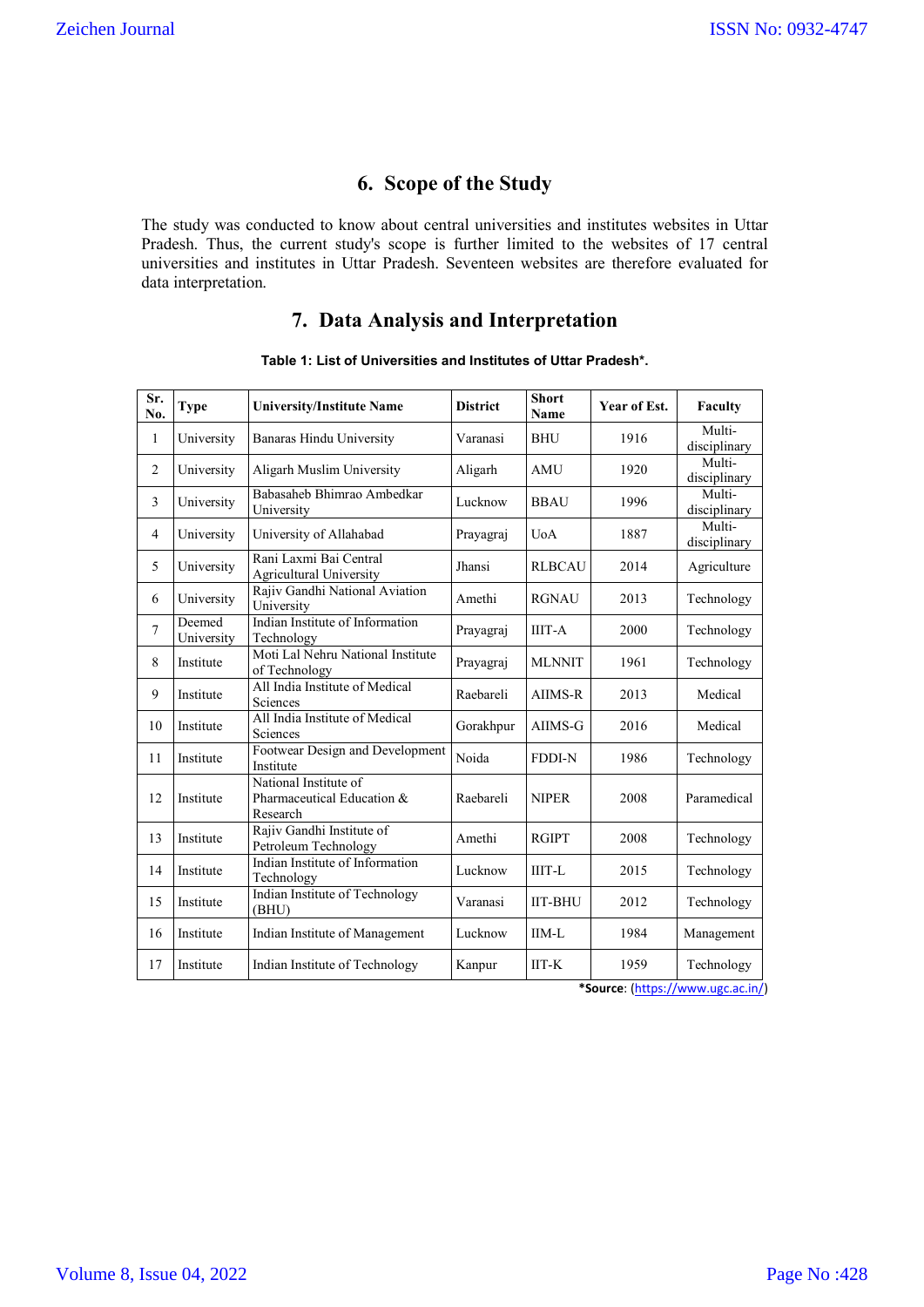

**Figure 1(A). Types of HEI Figure 1(B). Faculty Distribution**

Table 1 describes about the central/deemed universities and institutes which comes under the purview of the Ministry of HRD, Government of India and established by the acts of parliament. There are total 17 higher education institutes (HEI) within the geographical boundaries of Uttar Pradesh (UP). It is evident from Table 1 that, out of seventeen HEI, six are central university, one is deemed university and rest of the 10 are discipline specific institutes. The Figure 1(A) shows the distribution of HEI in percentage out of total 59% are Institute, 35% are central universities and 6% are deemed university in UP. From the Figure 1(B) depicts the total percentage of various faculties in HEI as 47% are technology, 24% are multidisciplinary, 12% in medical and 6% each for paramedical, agriculture and management.

|                |                                 |                                | Website/ | <b>Website/UR</b> |                   |              |
|----------------|---------------------------------|--------------------------------|----------|-------------------|-------------------|--------------|
| Sr.<br>No.     | University/<br><b>Institute</b> | <b>Website address</b>         | URL      |                   | <b>IP Address</b> | <b>Class</b> |
|                |                                 |                                | $Age*$   | launched          |                   |              |
| 1              | <b>BHU</b>                      | https://www.bhu.ac.in/         | 20.10    | 09-02-2001        | 14.139.41.65      | A            |
| $\overline{c}$ | <b>AMU</b>                      | https://www.amu.ac.in/         | 20.02    | 20-10-2001        | 103.55.108.68     | A            |
| 3              | <b>BBAU</b>                     | https://www.bbau.ac.in/        | 9.09     | 18-03-2012        | 14.139.228.229    | A            |
| $\overline{4}$ | <b>U</b> oA                     | https://www.allduniv.ac.in/    | 14.07    | 17-05-2007        | 103.73.188.189    | A            |
| 5.             | <b>RLBCAU</b>                   | http://www.rlbcau.ac.in/       | 6.05     | 08-07-2015        | 69.16.253.113     | A            |
| 6              | <b>RGNAU</b>                    | https://www.rgnau.ac.in/       | 4.03     | 16-09-2017        | 173.212.239.92    | B            |
| 7              | IIIT-A                          | https://www.iiita.ac.in/       | 20.04    | 22-08-2001        | 103.142.225.33    | $\mathsf{A}$ |
| 8              | <b>MLNNIT</b>                   | http://www.mnnit.ac.in/        | 18.04    | 07-08-2003        | 210.212.49.3      | C            |
| 9              | AIIMS-R                         | https://aiimsrbl.edu.in/       | 1.10     | 17-02-2020        | 162.144.180.75    | B            |
| 10             | AIIMS-G                         | https://aiimsgorakhpur.edu.in/ | 2.01     | 01-11-2019        | 85.187.128.37     | A            |
| 11             | <b>FDDI-N</b>                   | https://www.fddiindia.com/     | 20.05    | 21-07-2001        | 15.207.246.227    | A            |
| 12             | <b>NIPER</b>                    | http://niperraebareli.edu.in/  | 9.10     | 05-02-2012        | 164.100.90.100    | B            |
| 13             | <b>RGIPT</b>                    | https://www.rgipt.ac.in/       | 13.01    | 10-11-2008        | 14.139.251.148    | A            |
| 14             | IIIT-L                          | https://iiitl.ac.in/           | 5.01     | 01-11-2016        | 69.49.234.221     | A            |
| 15             | <b>IIT-BHU</b>                  | https://www.iitbhu.ac.in/      | 9.03     | 12-09-2012        | 103.151.208.18    | A            |
| 16             | $IM-L$                          | https://www.iiml.ac.in/        | 23.10    | 14-02-1998        | 14.139.245.91     | A            |
| 17             | $IIT-K$                         | https://www.iitk.ac.in/        | 21.07    | 10-05-2000        | 202.3.77.184      | C            |

| Table 2. Website and IP address of HEI of UP |  |
|----------------------------------------------|--|
|----------------------------------------------|--|

\***website URL age (YY.MM) Domain age as on 31st Dec, 2021.**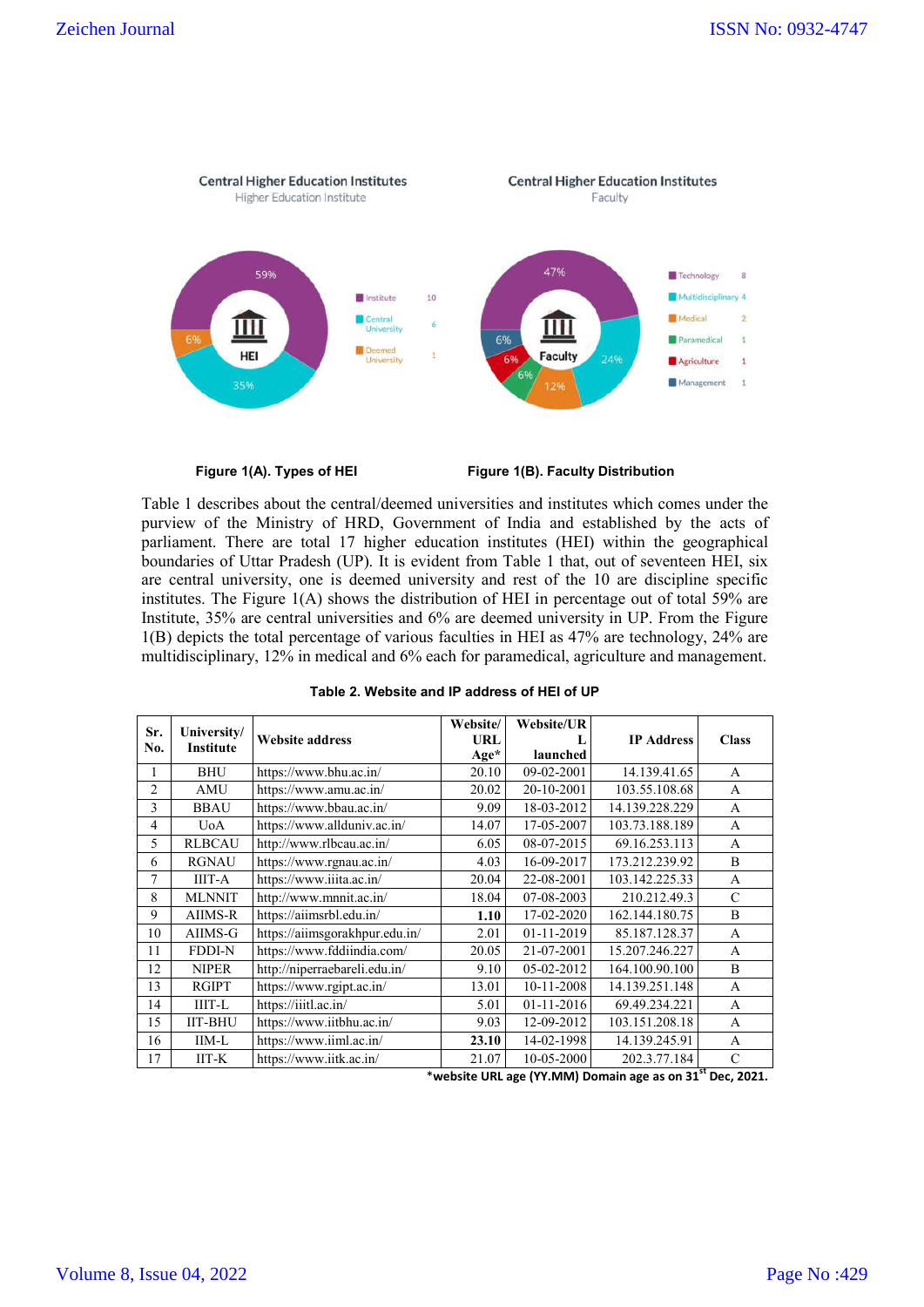Table 2 gives overview information about the, website address, IP address and class, URL age and their registration date of selected HEI institutes which help one to easily accessible the websites. The IIM-Lucknow is the oldest (23years, 10 months) of the 17 universities, which was registered on February 14, 1998. AIIMS-R is the youngest (1 year, 10 months) among all the domain age of institutes. The IP address stands for "Internet Protocol address" it is a unique number that is linked with a specific computer or computer network. When connected to the internet, the IP address allows the computers to send and receive information. For *e.g.,* IP address is like telephone numbers. The purpose of an IP address is to handle the connection between a device and a destination site. The IP address uniquely identifies every device on the internet; without it, there's no way to contact anyone. Historically, IP classified the world's networks into three categories based on their size: A, B, and C. (D is for multicast addresses, and E reserved for research purposes). The IP addresses are arranged into three primary classes known as IPv4 addresses. The IPv4 addresses have four octets separated by a dot  $(X.X.X.X)$ ; the first octet is class A (1-126), class B (128-191), and class C (192-223). The fundamental distinction between the classes is the ratio of networks to hosts.

The Class A's have a small number of networks, each with a large number of possible host IPs. ISPs and large organizations frequently use this class. Despite the fact that Class B has more networks, it still has a large number of host IP addresses. ISPs also make extensive use of this range. Finally, Class C addresses are better suited to smaller networks where big groups of host IP addresses inside the same network aren't necessary. Class D and E are primarily designated for government and research applications and are not used in civilian usage.

|  |  |  |  | Table 3. Website and IP Address Analysis |
|--|--|--|--|------------------------------------------|
|--|--|--|--|------------------------------------------|

| Sr. | Domain          | Total       | Sub        | Total   | <b>Domain Name</b> | Total   | <b>IP Address</b> | Total   |
|-----|-----------------|-------------|------------|---------|--------------------|---------|-------------------|---------|
| No. | Protocol        | <b>TRLs</b> | Domain     | URLs    | <b>Extension</b>   | URLs    | <b>Class</b>      | URLs    |
|     | $\frac{http://$ | 3(18%)      | <b>WWW</b> | 13(76%) | ac.in/             | 13(76%) |                   | 12(71%) |
| ∸   | https://        | 14(82%)     | non-www    | 4(24%)  | edu.in/            | 3(18%)  |                   | 3(18%)  |
|     |                 |             |            |         | .com/              | (6%)    |                   | 2(12%)  |

Table 3 shows the analysis of domain protocol, sub domain, domain name extension and IP addresses of universities and institutes. The domain protocol is of two types, HTTP and HTTPS. HTTP stands for *Hypertext Transfer Protocol*, which is a set of rules and standards that regulate how information can be sent across the Internet. HTTP establishes communication standards for web browsers and servers. It is a network protocol that runs on top of TCP at the application layer. HTTP employs hypertext structured text to create a logical link between text-containing nodes. HTTPS is the acronym for Hyper Text Transfer Protocol Secure. It is a highly advanced and secure HTTP version. By encrypting all communication using SSL, it provides for secure transactions. It's a hybrid of the SSL/TLS and HTTP protocols. It allows a network server to be identified in an encrypted and safe manner. HTTPS also enables the server and browser to establish a secure encrypted connection. It provides data security in both directions. This assists you in preventing the theft of potentially sensitive information.

The collected data showed that many websites of universities and institutes are older, they were initially using unsecured protocol HTTP but these sites were vulnerable to hacking, academic sites migrated towards more secured websites by using secured protocol HTTPS. Figure 2(A) shows out of 17 universities at present 14(82%) are using secured sites and only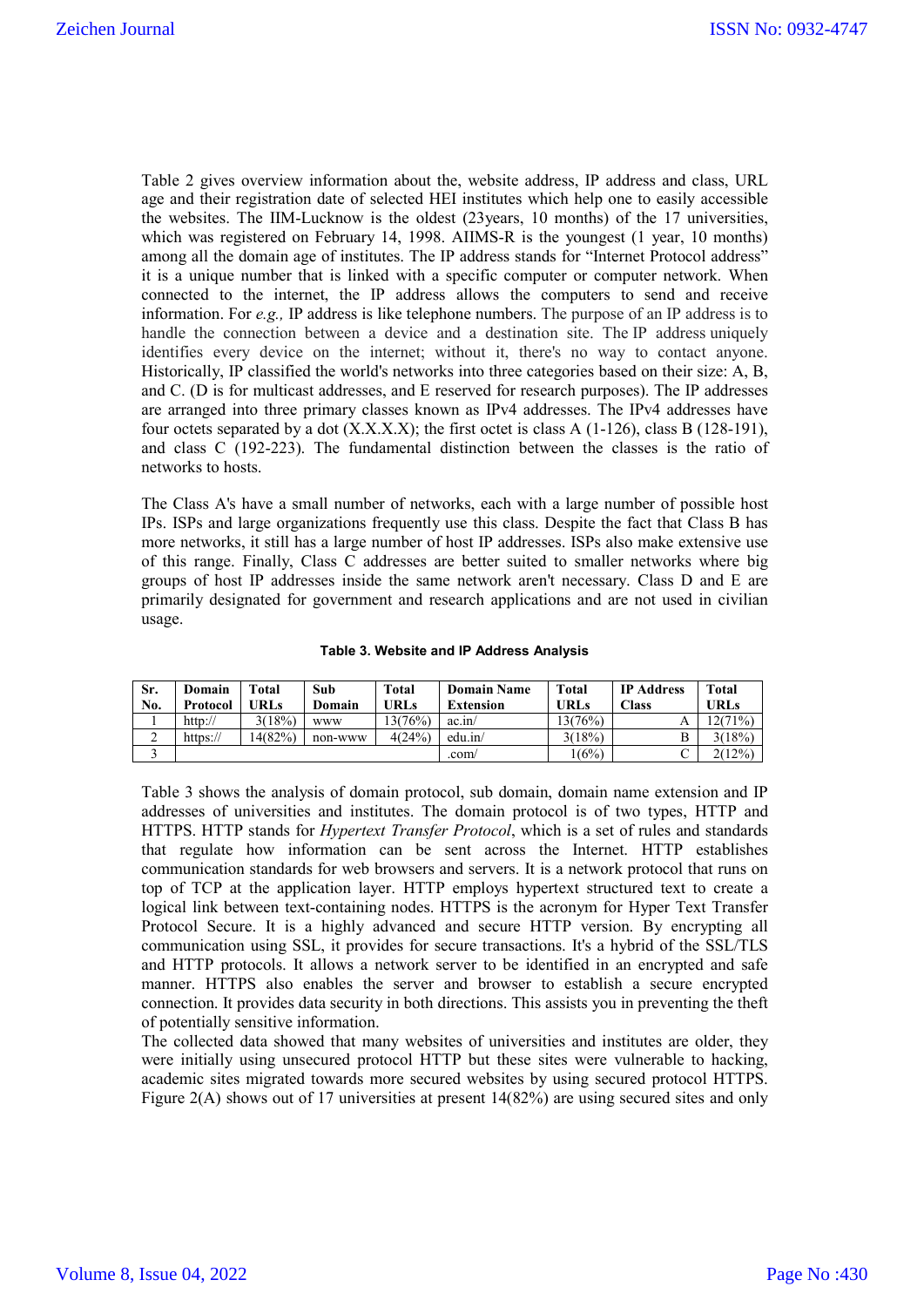3(18%) using unsecured sites for the organization. But, as the awareness about the website security started many of institution moving towards the secured website. This is observable fact which explicate from the study that Uttar Pradesh central universities and institutes websites are secured.

The *World Wide Web* **(WWW)** refers to the vast collection of textual and multimedia documents that can be accessed via the Internet. The name server converts the URL or web address into an IP address that your browser connects to in order to serve the webpage. All websites began with the letters www when the Internet first became popular. However, a few years ago as user behaviour changed, an increasing number of sites began to use non-www names. A URL that does not begin with www is referred to as a "naked" URL. The www domain can also be used as a hostname, and it can be coupled with numerous sub domains.



We can say that, the difference between a www and a non-www URL is negligible. But, websites with a www URL might change to DNS and prohibit cookies. There are no such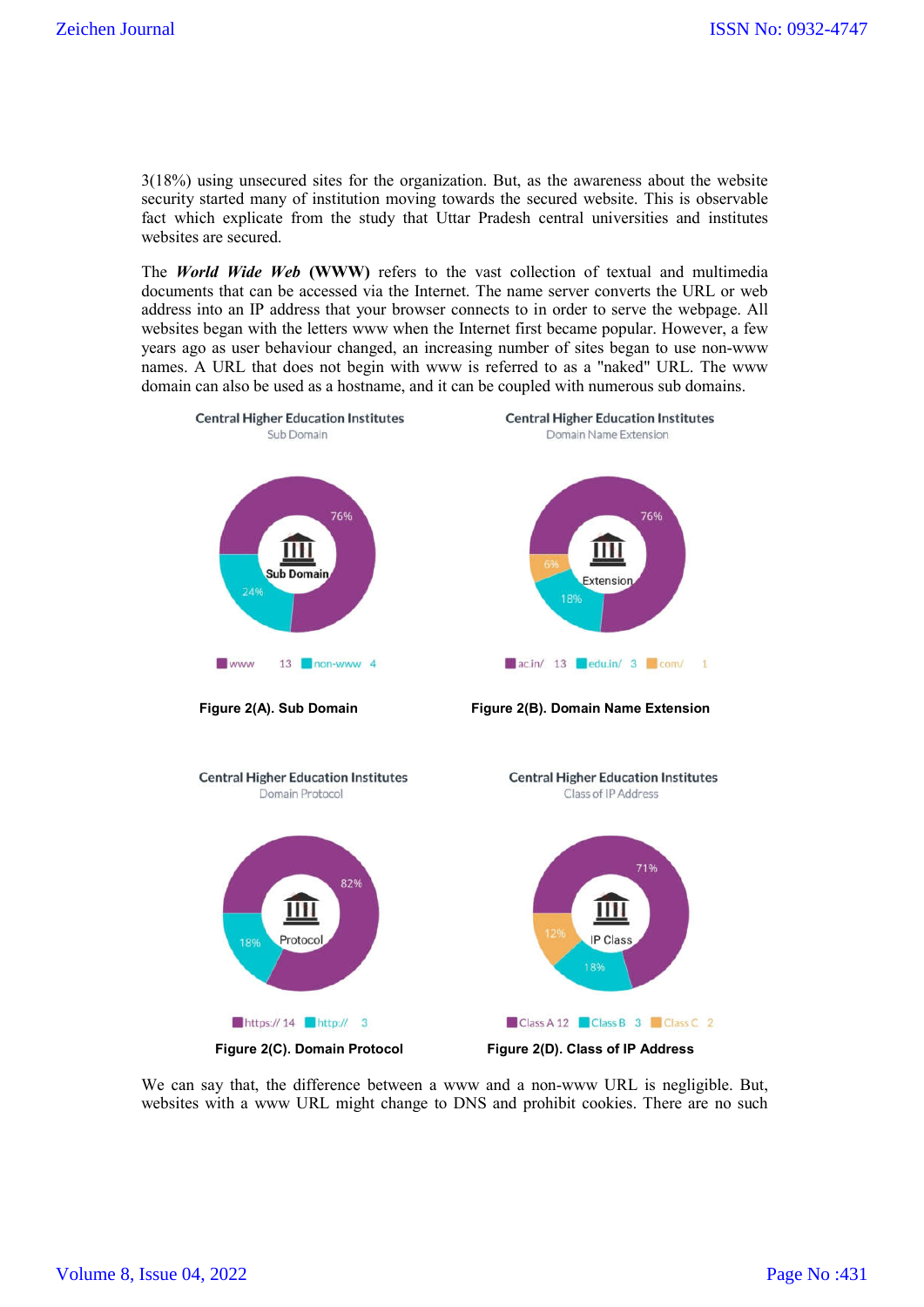technical advantages for a non-www domain. Moreover, search engines treat them as separate entities too. As a result, Google will consider www.example.com and example.com to be two separate websites. This leads to a problem with duplicate material and should be avoided. Figure 2(B)illustrate that majority of universities and institutes 13(76%) are using www and only 4(24%) are using non www for their sub domain of website.

It shows how HEIs are classified based on their domain names, and it also shows that in the present investigation of the institutes; only three types of domain extensions were found. The data taken from Table 2 which can be explained by Figure 2(C) shows that the majority of institutes 13(76%) have 'ac.in' extension, while 'edu.in' 3(18%), and only one website has a '.com' 1(6%) extension. This phenomenon elucidates that majority of the central universities and institutes in Uttar Pradesh are being hosted on website which has "ac.in" domain extension.

Figure 2(D) illustrate about IP addresses of networks in percentage out of total nearly 70% are class A, 18% are class B and 12% are class C, respectively. The fundamental distinction between the classes is the ratio of networks to hosts. It seems that a large chunk (more than 70%) of central Universities and Institutions still prefer class A IP4v addresses because of large number of possible host IPs, although number of networks are less in this class. A comparable number of central Universities' and Institutes' websites (almost 18% and 12%) are operating on class B and class C IP address, which offers more networks along with large number of host IP addresses.

| Sr.            | <b>University/Institute Name</b>                                          | <b>Domain</b><br><b>Authority</b> |        | <b>Page Authority</b> |        | <b>Moz</b> |  |
|----------------|---------------------------------------------------------------------------|-----------------------------------|--------|-----------------------|--------|------------|--|
| No.            |                                                                           | In No's                           | In $%$ | In No's               | In $%$ | Rank       |  |
| $\mathbf{1}$   | Banaras Hindu University, Varanasi                                        | 51                                | 7.43   | 58                    | 7.23   | 5.8        |  |
| $\overline{2}$ | Aligarh Muslim University, Aligarh                                        | 52                                | 7.58   | 56                    | 6.98   | 5.6        |  |
| 3              | Babasaheb Bhimrao Ambedkar University, Lucknow                            | 34                                | 4.96   | 49                    | 6.11   | 4.9        |  |
| 4              | University of Allahabad, Prayagraj                                        | 45                                | 6.56   | 54                    | 6.73   | 5.4        |  |
| 5              | Rani Laxmi Bai Central Agricultural University, Jhansi                    | 33                                | 4.81   | 38                    | 4.74   | 3.8        |  |
| 6              | Rajiv Gandhi National Aviation University, Amethi                         | 25                                | 3.64   | 34                    | 4.24   | 3.4        |  |
| $\overline{7}$ | Indian Institute of Information Technology, Prayagraj                     | 46                                | 6.71   | 53                    | 6.61   | 5.3        |  |
| 8              | Moti Lal Nehru National Institute of Technology, Gorakhpur                | 40                                | 5.83   | 52                    | 6.48   | 5.2        |  |
| 9              | All India Institute of Medical Sciences, Raebareli                        | 34                                | 4.96   | 38                    | 4.74   | 3.8        |  |
| 10             | All India Institute of Medical Sciences, Gorakhpur                        | 31                                | 4.52   | 39                    | 4.86   | 3.9        |  |
| 11             | Footwear Design and Development Institute, Noida                          | 39                                | 5.69   | 51                    | 6.36   | 5.1        |  |
| 12             | National Institute of Pharmaceutical Education and<br>Research, Raebareli | 35                                | 5.10   | 38                    | 4.74   | 3.8        |  |
| 13             | Rajiv Gandhi Institute of Petroleum Technology, Amethi                    | 34                                | 4.96   | 45                    | 5.61   | 4.5        |  |
| 14             | Indian Institute of Information Technology, Lucknow                       | 32                                | 4.66   | 33                    | 4.11   | 3.3        |  |
| 15             | Indian Institute of Technology (BHU), Varanasi                            | 41                                | 5.98   | 48                    | 5.99   | 4.8        |  |
| 16             | Indian Institute of Management, Lucknow                                   | 47                                | 6.85   | 54                    | 6.73   | 5.4        |  |
| 17             | Indian Institute of Technology, Kanpur                                    | 67                                | 9.77   | 62                    | 7.73   | 6.2        |  |

#### **Table 4. Domain and Page Authority**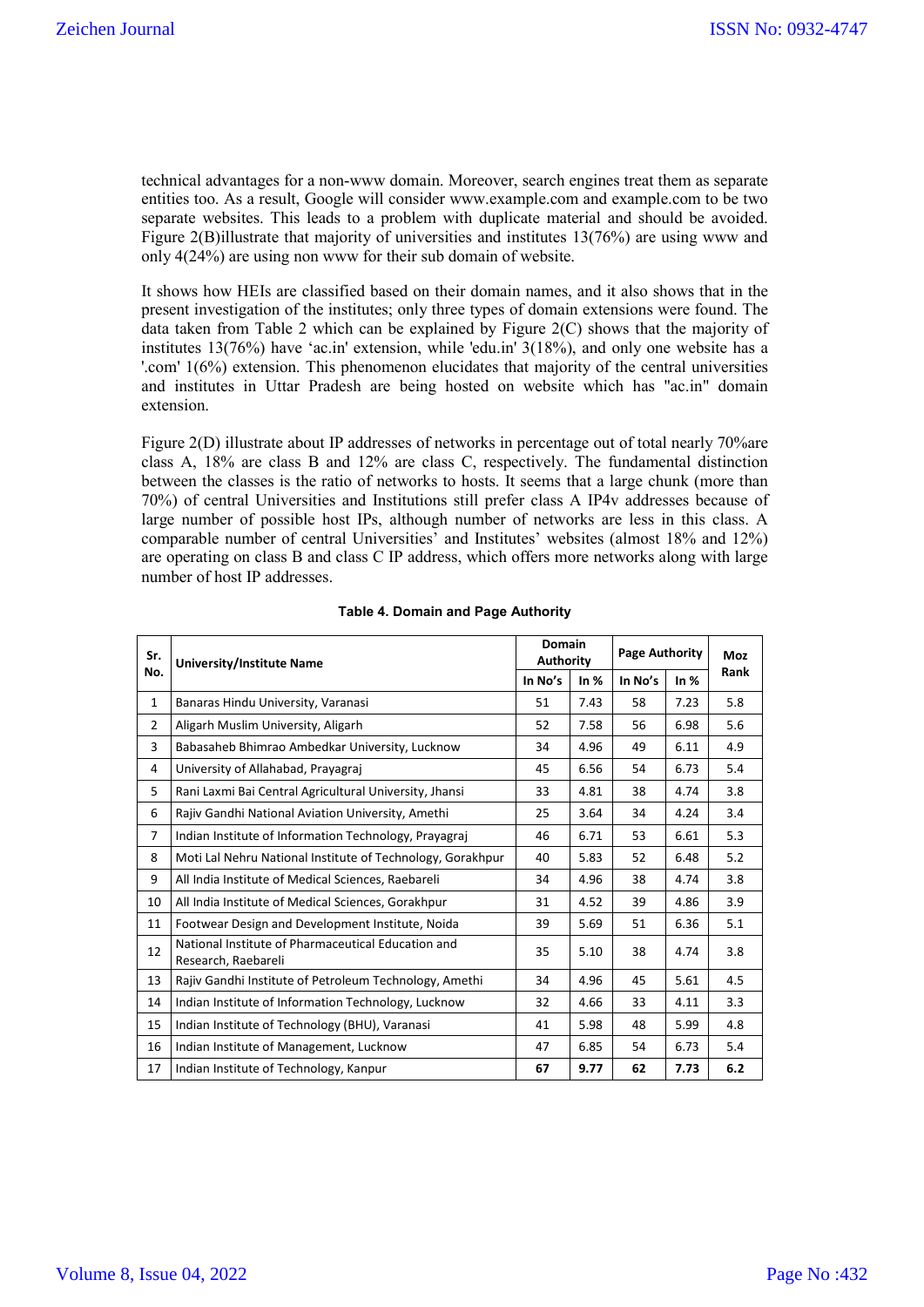

**Figure 3. Domain and Page Authority of central higher education institutes of UP.**

Domain authority combines various elements (such as total links and link root domains) into a unique DA score**.** Table 4 gives details about the domain and page authority and Moz rank of universities and institutes' websites. It shows that the domain authority of IIT-K received the highest rating of 67 (9.77%), while the RGNAV-A website domain authority score was just 33 (4.11%), the lowest among responding institutes. Page authority is a Moz quality score that anticipates how well a particular page will position in the search engines. A high page authority score means the page has the potential to rank well in search engine results. Again, the IIT-K website received the highest page authority score of 62 (7.73%), while the IIIT-L website received the lowest score of 33 (4.11%). Figure 3 shows the domain and page authority of universities and institutes within UP.

The Moz Rank represents the importance of links on any website. The more inbound links any webpage has, the higher its Moz Rank will be. It assesses the quality and quantity of linked pages to any websites. Moz Rank is a popularity score of any website that is updated regularly and is given a number from 0 to 10. Moz Rank is calculated on a logarithmic scale between 1 and 10. Websites with a Moz rank of zero are the least popular, while those with a Moz rank of ten are the most popular. But, generally, an average Moz Rank of 3 is considered good for every site. IIT-K occupies the top rank with a 6.2 score, followed by BHU-V with a 5.8 and AMU-A with a 5.6 score, occupying the third place in the Moz rank of universities and institutes websites.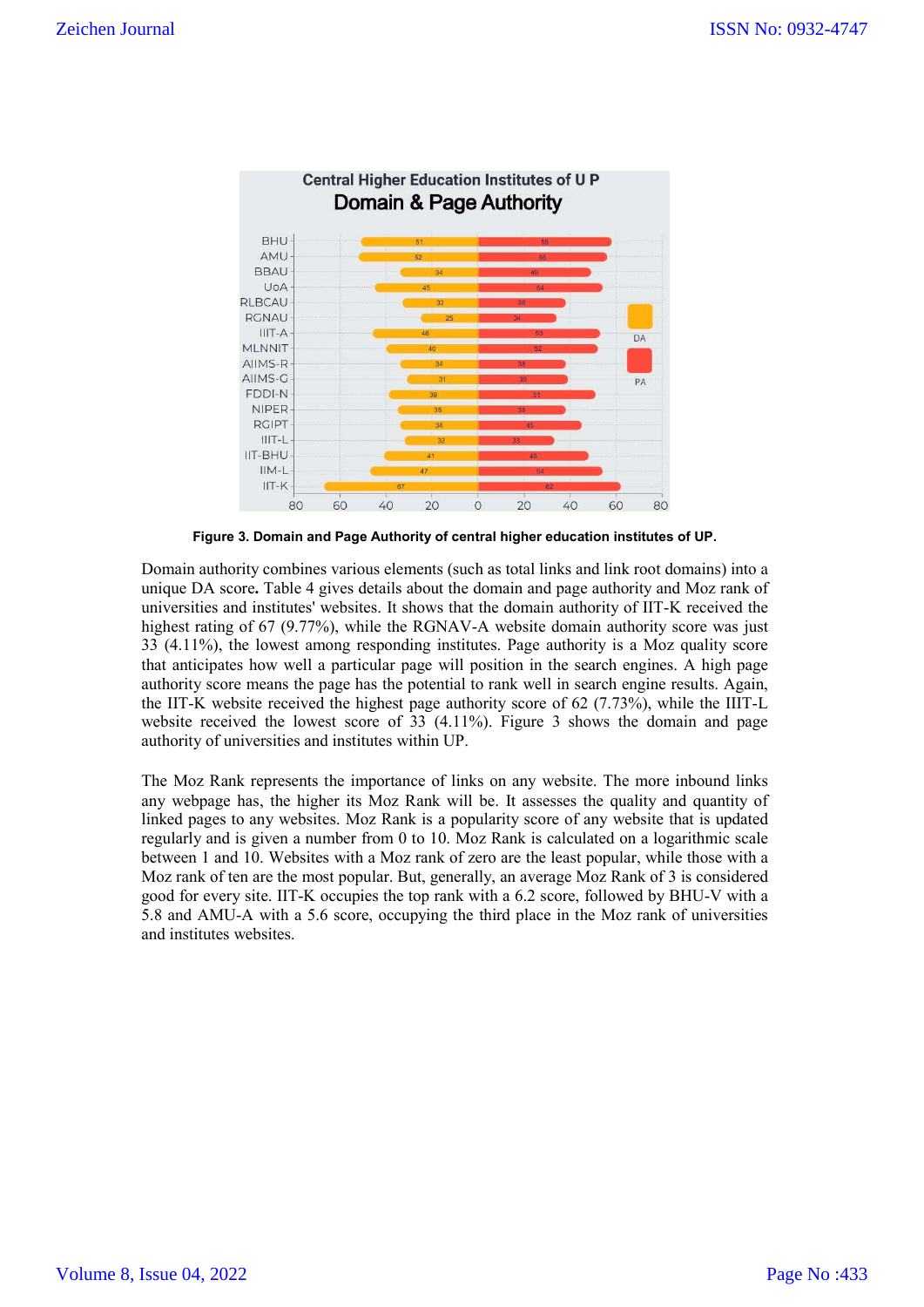| Sr.<br>No.     | <b>University</b><br>/Institute | <b>External</b><br>Link | Internal<br>Link | <b>Self</b><br><b>Link</b> | No. of<br>Webpage | <b>EWIF</b>  | <b>IWIF</b>  | <b>SWIF</b>  |
|----------------|---------------------------------|-------------------------|------------------|----------------------------|-------------------|--------------|--------------|--------------|
| 1              | <b>BHU</b>                      | 27(5.5)                 | 696(16.9)        | 723(15.7)                  | 15300(21.8)       | 0.0018(0.5)  | 0.0455(2.0)  | 0.0473(1.8)  |
| $\overline{2}$ | AMU                             | 23(4.7)                 | 238(5.8)         | 261(5.7)                   | 20500(29.2)       | 0.0011(0.3)  | 0.0116(0.5)  | 0.0127(0.5)  |
| 3              | <b>BBAU</b>                     | 23(4.7)                 | 202(4.9)         | 225(4.9)                   | 3520(5.0)         | 0.0065(1.7)  | 0.0574(2.5)  | 0.0639(2.4)  |
| 4              | <b>UoA</b>                      | 39(8.0)                 | 324(7.9)         | 363(7.9)                   | 2420(3.5)         | 0.0161(4.3)  | 0.1339(5.8)  | 0.15(5.6)    |
| 5              | <b>RLBCAU</b>                   | 10(2.0)                 | 129(3.1)         | 139(3.0)                   | 6610(9.4)         | 0.0015(0.4)  | 0.0195(0.9)  | 0.021(0.8)   |
| 6              | RGNAU                           | 6(1.2)                  | 120(2.9)         | 126(2.7)                   | 362(0.5)          | 0.0166(4.4)  | 0.3315(14.5) | 0.3481(13.1) |
| $\overline{7}$ | IIIT-A                          | 26(5.3)                 | 308(7.5)         | 334(7.2)                   | 860(1.2)          | 0.0302(8.0)  | 0.3581(15.6) | 0.3884(14.6) |
| 8              | <b>MLNNIT</b>                   | 61(12.4)                | 131(3.2)         | 192(4.2)                   | 2210(3.2)         | 0.0276(7.4)  | 0.0593(2.6)  | 0.0869(3.3)  |
| 9              | AIIMS-R                         | 49(10.0)                | 490(11.9)        | 539(11.7)                  | 3960(5.6)         | 0.0124(3.3)  | 0.1237(5.4)  | 0.1361(5.1)  |
| 10             | AIIMS-G                         | 21(4.3)                 | 101(2.5)         | 122(2.6)                   | 399(0.6)          | 0.0526(14.0) | 0.2531(11.0) | 0.3058(11.5) |
| 11             | FDDI-N                          | 32(6.5)                 | 117(2.8)         | 149(3.2)                   | 682(1.0)          | 0.0469(12.5) | 0.1716(7.5)  | 0.2185(8.2)  |
| 12             | <b>NIPER</b>                    | 15(3.1)                 | 182(4.4)         | 197(4.3)                   | 1590(2.3)         | 0.0094(2.5)  | 0.1145(5.0)  | 0.1239(4.6)  |
| 13             | <b>RGIPT</b>                    | 35(7.1)                 | 69(1.7)          | 104(2.3)                   | 630(0.9)          | 0.0556(14.8) | 0.1095(4.8)  | 0.1651(6.2)  |
| 14             | IIIT-L                          | 4(0.8)                  | 46(1.1)          | 50(1.1)                    | 4110(5.9)         | 0.001(0.3)   | 0.0112(0.5)  | 0.0122(0.5)  |
| 15             | <b>IIT-BHU</b>                  | 62(12.7)                | 225(5.5)         | 287(6.2)                   | 820(1.2)          | 0.0756(20.1) | 0.2744(12.0) | 0.35(13.1)   |
| 16             | IIM-L                           | 27(5.5)                 | 600(14.6)        | 627(13.6)                  | 3960(5.6)         | 0.0068(1.8)  | 0.1515(6.6)  | 0.1583(5.9)  |
| 17             | IIT-K                           | 30(6.1)                 | 142(3.4)         | 172(3.7)                   | 2200(3.1)         | 0.0136(3.6)  | 0.0645(2.8)  | 0.0782(2.9)  |

#### **Table 5. External, Internal and Self Link with their web impact factor. The term given in bracket is quantity in percentage.**

Table 5 illustrates universities and institutes' websites in Uttar Pradesh on the basis of internal links, external links, self or total links with their number of web pages and WIF. External links are hyperlinks that lead to a domain other than the link source's domain. Figure 4 shows that external link of IIT-BHU 62(12.7%) occupies the first place, followed by MLNNIT with 61(12.4%) and AIIMS-R scored 49(10%). Internal links are hyperlinks on a page that lead to different web page source on the similar website or domain, such as figure or text.

The total links are the total number of links to a site. The BHU with 696(16.9%) internal link secured top position, followed by IIM-L scored 600(14.6%) and AIIMS-R 490(11.9%). In terms of self/total link BHU occupied first place with 723(15.7%), IIM-L hold second place with 627(13.6%), followed by AIIMS-R 539(11.7%). whereas, IIIT- L scored least among all the institutes for the external, internal and total link.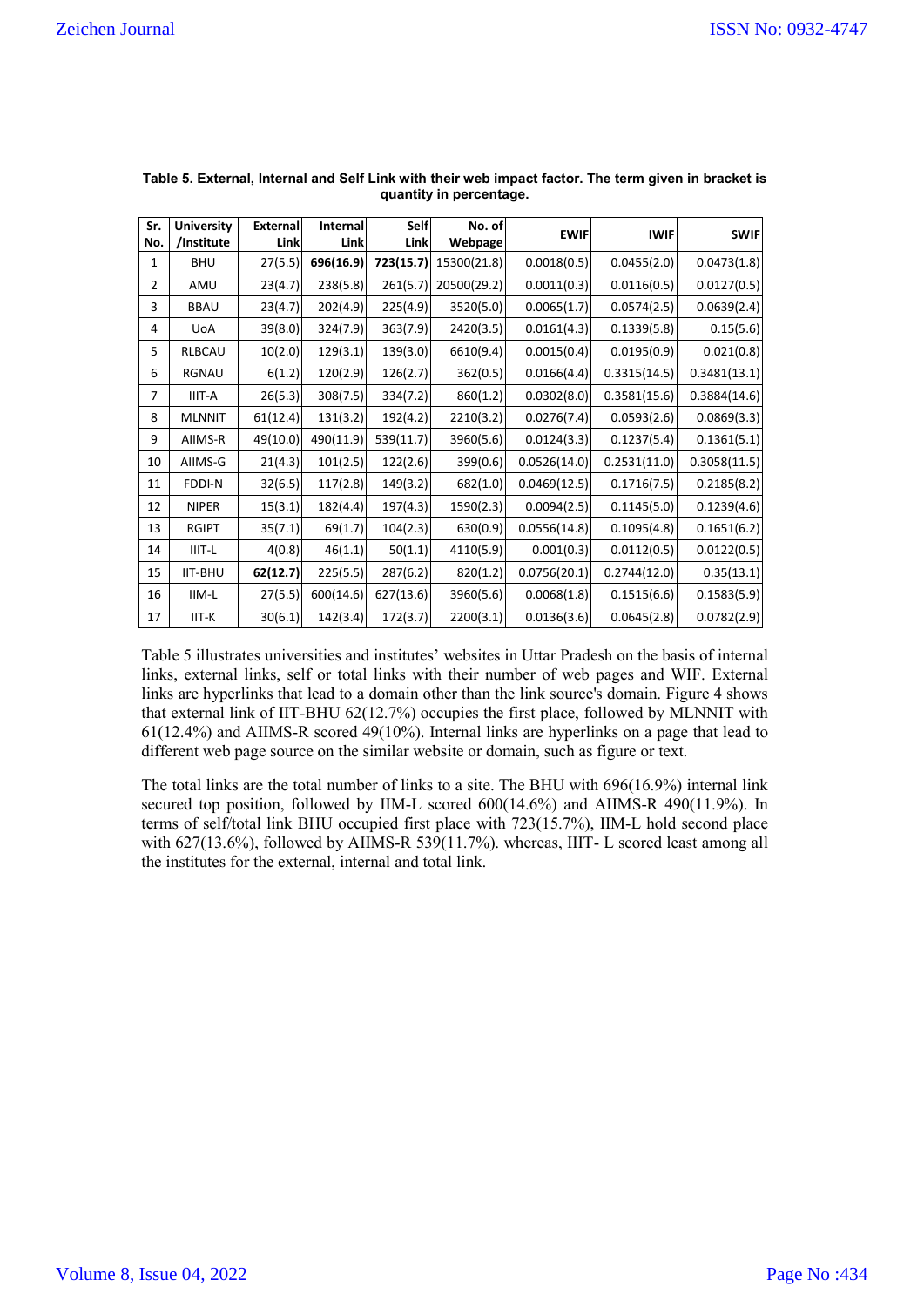

**Figure 4. External and Internal Links of central higher education institutes of UP.**

# **8. Web Impact Factor**

A metric tool, known as web impact factor, estimates the relevance of websites either in specific field or across the field. The greater the WIF, the better the website's reputation is considered. Any website with a greater impact factor is potentially more valuable or of higher quality than those with a lower impact factor. The WIF provides quantitative tools for rating, assessing, categorizing, and exploring websites, leading domains, and sub-domains.



**Figure 5. External and Internal Web Impact Factor of central higher education institutes of UP.**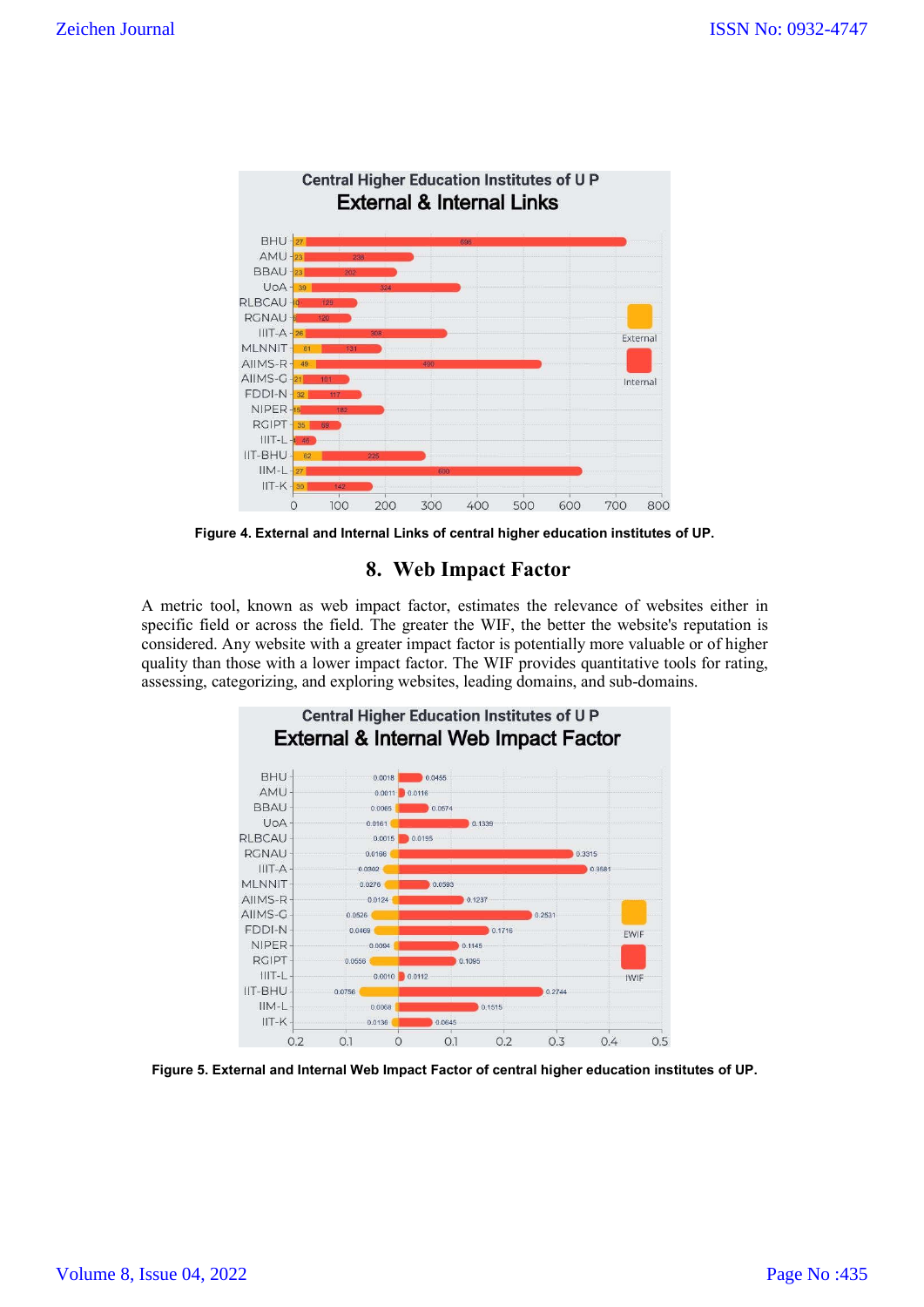The WIF of external and internal links possessed by UP universities and institutes is shown in Table 5 and Figure 5. Here, IIT-BHU occupies first position with 0.0756 external impact factor followed by RGIPT (0.0556) and AIIMS-G (0.0526). In terms of internal impact factor IIIT-A (0.3581) secured top position, followed by RGNAU (0.3315) and IIT-BHU (0.2744). Hence it is obvious/ verified from the analysis that the majority of EWIF is less than the IWIF for UP institutes and universities.

Figure 6 shows that IIT-A (0.3884) is in top place based on the Self Web Impact Factor (SWIF)**,** followed by IIT- BHU (0.3500) and RGNAU (0.3481). It may be noted that, IIIT-L with EWIF (0.0010), IWIF (0.0112) and SWIF (0.0122) ranked last in all three web impact factor among the institutes and universities of UP.



**Figure 6. Self Web Impact Factor of central higher education institutes of UP.**

# **9. Findings**

Websites are the access point for institutions and play an important role in dissemination of information to the users. The Web Impact Factor and link analysis of Uttar Pradesh's higher education institutions is still an undiscovered area of webometric research. Hopefully, the current study provides a realistic view and information regarding the websites of 17 HEI in Uttar Pradesh. In this area, further webometric study is needed. The following are the study's principal findings:

- Majority of HEI are using "ac.in" extension only few uses other "edu.in" and ".com".
- Domain age of IIM-L is the oldest and AIIMS-R is the youngest among all institutes.
- There are more secured sites in institutes than the unsecured site.
- Most of universities and institutes are using www as sub domain, while few using without sub domain in websites.
- Majorities of IP address network used by universities are class A (12), class B (3) and class C (2) respectively.
- IIIT-K secured first position in Moz rank, domain and page authority.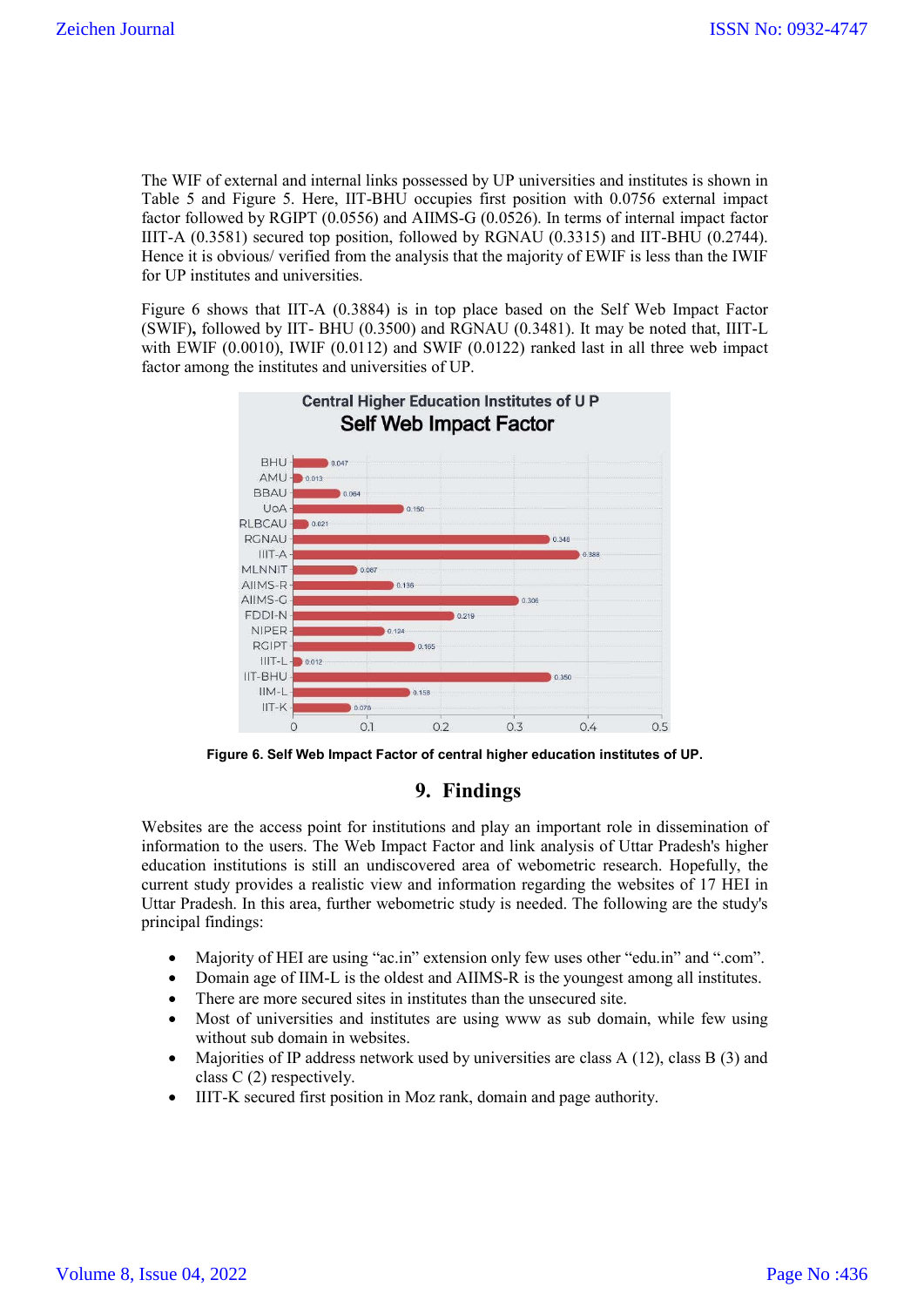• In the analysis part such as external link IIT-BHU secured first position, whereas for internal and total BHU secured first position in all the universities and institutes. In EWIF the top position secured by IIT- BHU whereas, IIIT-A secured top position in both IWIF and SWIF.

## **10.Discussion on Results**

Today, websites are considered to be the repository of all information that can be presented to the world, which increases the importance of the suitable evaluation of websites. The primary goal of our study is to analyzed the age of website, address, domain name, page and domain authority, web impact factors and Moz rank of selectively chosen Universities & Institutes websites situated within geographical boundary of Uttar Pradesh but are administrated by central government of India. It was revealed in our analysis that majority of institutes are now using 'ac.in' extension in their domain name. This finding is in sync with that of [2] findings that, one third of the central universities' websites have 'ac.in' extension, likewise, [8] also found that most of Indian institute of technologies (IITs) have been using 'ac.in' extension rather than any other domain name.

Further, the present study discovered that most of the central universities/institutes in Uttar Pradesh are established in the 21<sup>st</sup> century. i.e., after the year 2001. Our findings are comparable to the findings of [16], who examined the deemed university websites in India and concluded that majority of Uttar Pradesh universities were established after 2001.

Additionally, the current study used search engine optimization (SEO) and Google search engine for data collection and evaluate the WIFs. Likewise, [11], [17], [10] have exploited the same tools for data collection and evaluation of Web link formats of higher education institutions in India.

Furthermore, the current study analyzed the internal link, external link, and self-link, Web Impact factor of central universities in Uttar Pradesh, and it revealed that external link is less than internal link in the website; a conclusion similar to the findings of [16], who has also concluded the same result in relation to external and internal link.

We also discovered in the present study that most of the institutes' websites have now switched to the secured sites (https) rather than the unsecured site (http). Most of the universities and institutes are still using www as subdomain, while few have given up subdomain in websites. The class A is the most preferred IP address network used by the central universities, next choice is class B and otherwise class C, (12, 3, 2, respectively). The [15] study also employed the similar security concern about the institutes' websites and efforts have been made by them to know the website security issues of the institutions and rank them.

# **11.Suggestions**

The following suggestion can be made on the basis of study conducted in our paper;

- HEI authorities should appoint a team for creating, designing and updating of the websites for time to time.
- Different webpage should be developed so that the large amount of the text can easily handle.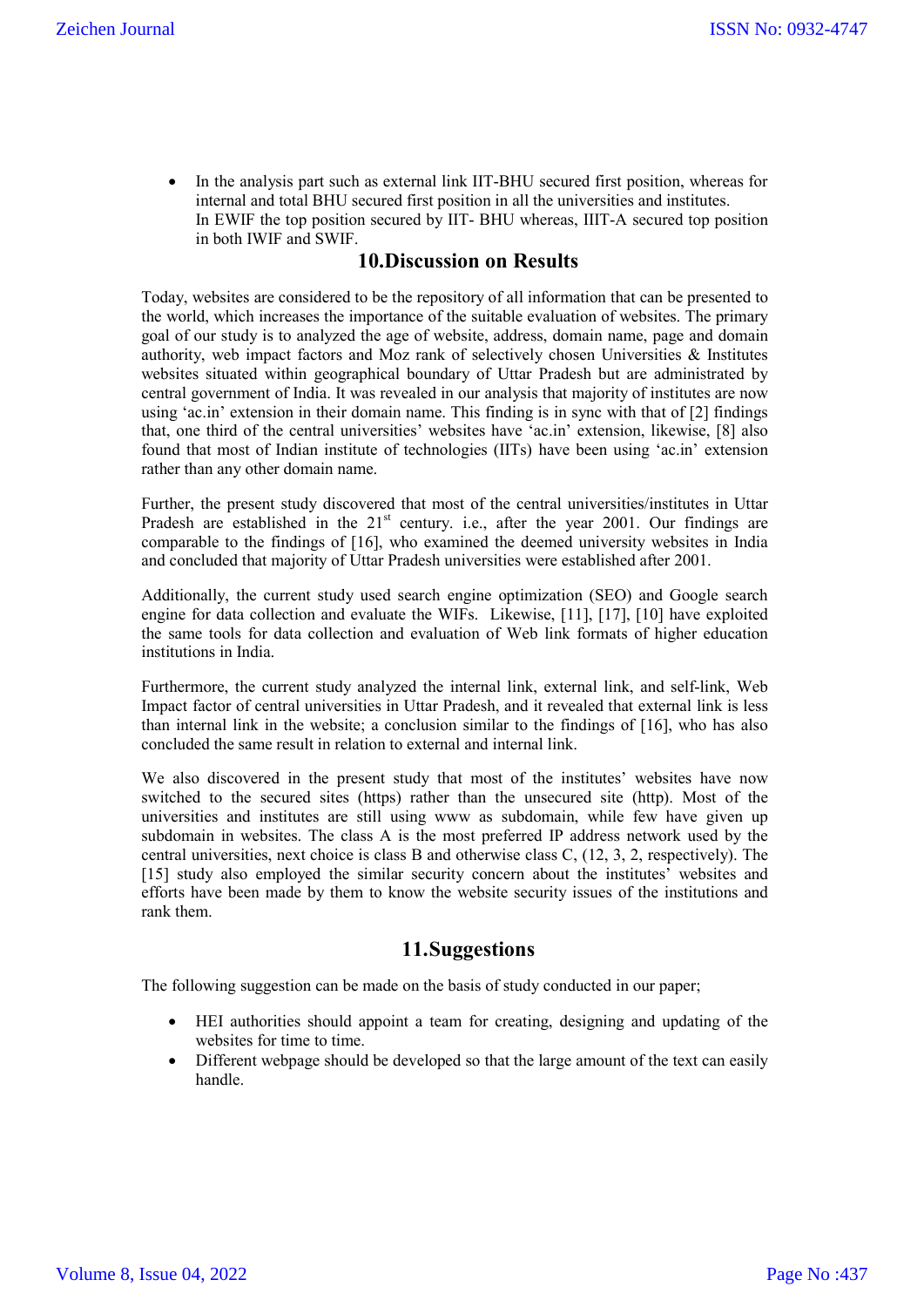- Web developer should not keep too much information on the single webpage because it makes difficult for users to extract useful information.
- The layout, colour, and structure of each website should be simple and attractive.
- The University Grant Commission (UGC) and HEI should take out some guidelines for the building of library websites.
- The websites of universities need to attract more external links and web impact factor and by creating online sources and services, providing update new and research information to the users.

# **12.Conclusion**

The websites act as a communication channel between the institutes and the users; it keeps the user abreast about the latest news, announcements, new updated policy, courses and services. This study emphasized on the Internal Link; External Link and Self Link, Web Impact Factor for each website of universities, deemed universities and institutes of central government of India in Uttar Pradesh. These findings open the door to further studies of other new areas of the web.

# **Acknowledgments**

The authors wish to acknowledge the data used in preparing this manuscript. They are mainly from the *Online Dictionary of Library and Information Science* (https://products.abcclio.com/ODLIS/odlis\_w.aspx) and from the website of *University Grant Commission, India* (www.ugc.ac.in). The authors also acknowledge the information retrieved from the websites of Universities and Institutions situated in geographical boundary of Uttar Pradesh. Information available from open source are also being used with proper attribution.

# **REFERENCES**

- [1] *T. C. Almind and P. Ingwersen, "Informetric analyses on the World Wide Web: Methodological approaches to webometrics", Journal of Documentation., vol.53, no. 4, (1997), pp. 404–426.*
- [2] *B. R. Babu, R. Jeyshankar and N. P. Rao, "Websites of Central Universities in India: A Webometric Analysis", DESIDOC Journal of Library & Information Technology., vol. 30, no. 4, (2010), pp. 33-43.*
- [3] *L. Bjornborn and P. Ingwersen, "Towards a Basic Framework for Webometrics", Journal of the American Society for Information Science & Technology., vol. 55, no.14, (2004), pp. 1216-27.*
- [4] *P. Shah, U. Goswami and A. K. Sharma, "Webometric Study of University Websites of Uttar Pradesh and Rajasthan (India)", Proceedings of WIS 2008, Berlin, (2008).*
- [5] *R. Jeyshankar and B. R. Babu, "Websites of Universities in Tamil Nadu: A Webometric Study", Annals of Library and Information Studies., vol.56, (2009), pp. 69-79.*
- [6] *M. A. Islam and M. S. Alam, "Webometric Study of Private Universities in Bangladesh", Malaysian Journal of Library & Information Science, vol.16, no 2, (2011), pp. 115-126.*
- [7] *M. Vijayakumar, B. U. Kannappanavar and K. K. T. Santhos, "Webometric Analysis of Web Presence and Links of SAARC Countries. DESIDOC", Journal of Library & Information Technology., vol.32, no.1, (2012), pp. 70-76.*